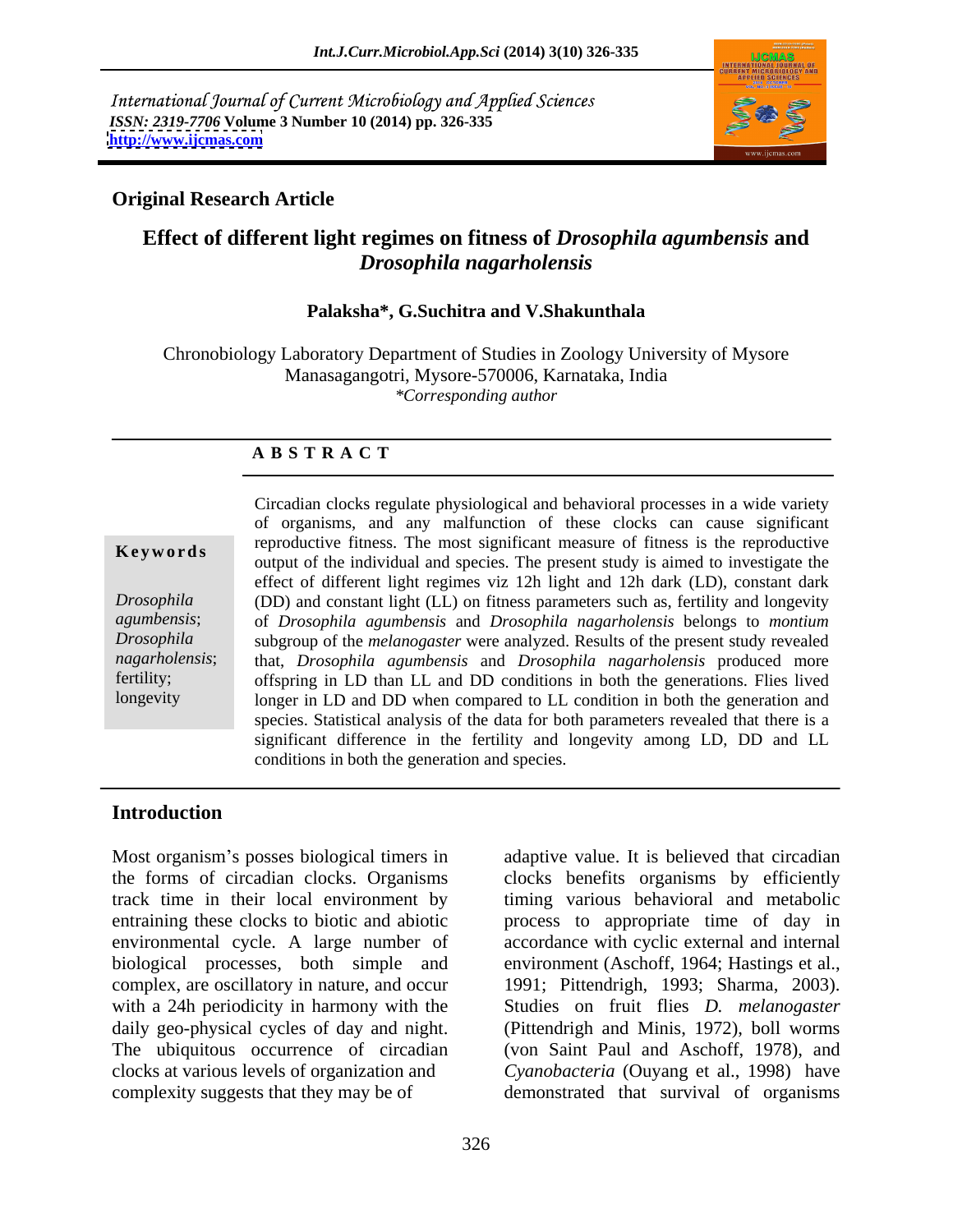regularly maintained under light / dark (LD) **Materials and Methods** cycles (12:12) is enhanced considerably if their periods of activity closely match those of the LD cycles. Any mismatch (Pittendrigh and Minis, 1972; von Saint Paul and Aschoff, 1978; Ouyang et al., 1998) or disturbance in the LD cycles (Halberg et al., 1975; Perret, 1997) significantly reduced

There are no such reports on fitness parameters of *montium* a subgroup of *Drosophila* reared under different light regimes for several generations. *Drosophila* has long been used as a model system to<br>study the circadian rhythm because their **Fertility** study the circadian rhythm, because their behaviors can be observe under controlled laboratory condition (Pittendrigh, 1993;<br>
The condition of the condition of the condition of the condition of the condition of the condition of the condition of the condition of the condition of the condition of the condit Klarsfeld, 2003; Hall, 2005). The experimental stocks which were maintained<br>
experimental stocks which were maintained *Drosophila montium* subgroup is the largest of the *melanogaster* species group (Lemeunier et al., 1986), presents a challenging system for studying  $\frac{\text{right (EL)}}{\text{model}}$  and aged for  $\frac{1}{25}$  and  $\frac{1}{25}$ evolutionary process. The wide geographical distribution, together with the wealth of species diversification within subgroup, made the *montium* subgroup an attractive system for evolutionary studies. Scouras (1995) feels systems comprising species of close phylogenetic relationship, as species rather distant phylogenetically from each<br>the conservative probability is the conservative Longevity other greatly facilitate biological analysis. In addition, these systems become more attractive for developmental and emerged flies from the experimental stocks evolutionary studies, when they consist of of different light regimes viz light/dark paleortic, endemic and cosmopolitan or sub (LD), continuous dark (DD) and continuous cosmopolitan species exhibiting a wide geographical distribution, such system is offered by the *montium* subgroup of the *melanogaster* species group of *Drosophila*. In view of this, the present investigation was transfer. undertaken to study the long term effect of different light regimes on fitness of *Drosophila agumbensis* and *Drosophila* ANOVA and Student't' test was performed *nagarholensis* belongs to *montium* a to compare the species and different light regulary maintained under light; dark (LD) Materials and Methods and Methods of science is a proposite of  $\alpha$  melanogaster. The melanogaster space of  $\alpha$  melanogaster. The melanogaster is a substitute of  $\alpha$  melanogaste

their growth and survival.  $relative$  humidity. At  $10^{th}$  and  $20^{th}$ *Drosophila agumbensis* and *Drosophila nagarholensis* were reared on wheat cream agar media seeded with yeast granules. They were maintained in light/dark (LD), continuous dark (DD) and continuous light (LL) for 20 generations at  $20\pm1\textsuperscript{0}$ C with 75%  $\rm{^{0}C}$  with 75% and  $20^{\text{th}}$ th generation the following experiments were conducted to study the effect of different light regimes on fertility and longevity of *Drosophila agumbensis* and *Drosophila nagarholensis*.

## **Fertility**

To analyze fertility bachelor males and virgin females were collected from the under different light regimes viz light/dark (LD), continuous dark (DD) and continuous light (LL) and aged for 7 days. A pair of male and female flies were transferred to 25 vials (2.5×9.5cm) containing 6ml of wheat cream agar medium. As soon as the emergence begins from the previous vials, males and female flies were counted and recorded once in a 24h until parental flies die.

# **Longevity**

Longevity was analyzed by collecting newly light (LL) and transferred to 25 vials containing wheat cream agar medium. Flies were transferred to fresh media vials every day and deaths were scored at the time of transfer.

**Statistical analysis:** Data were subjected to regimes.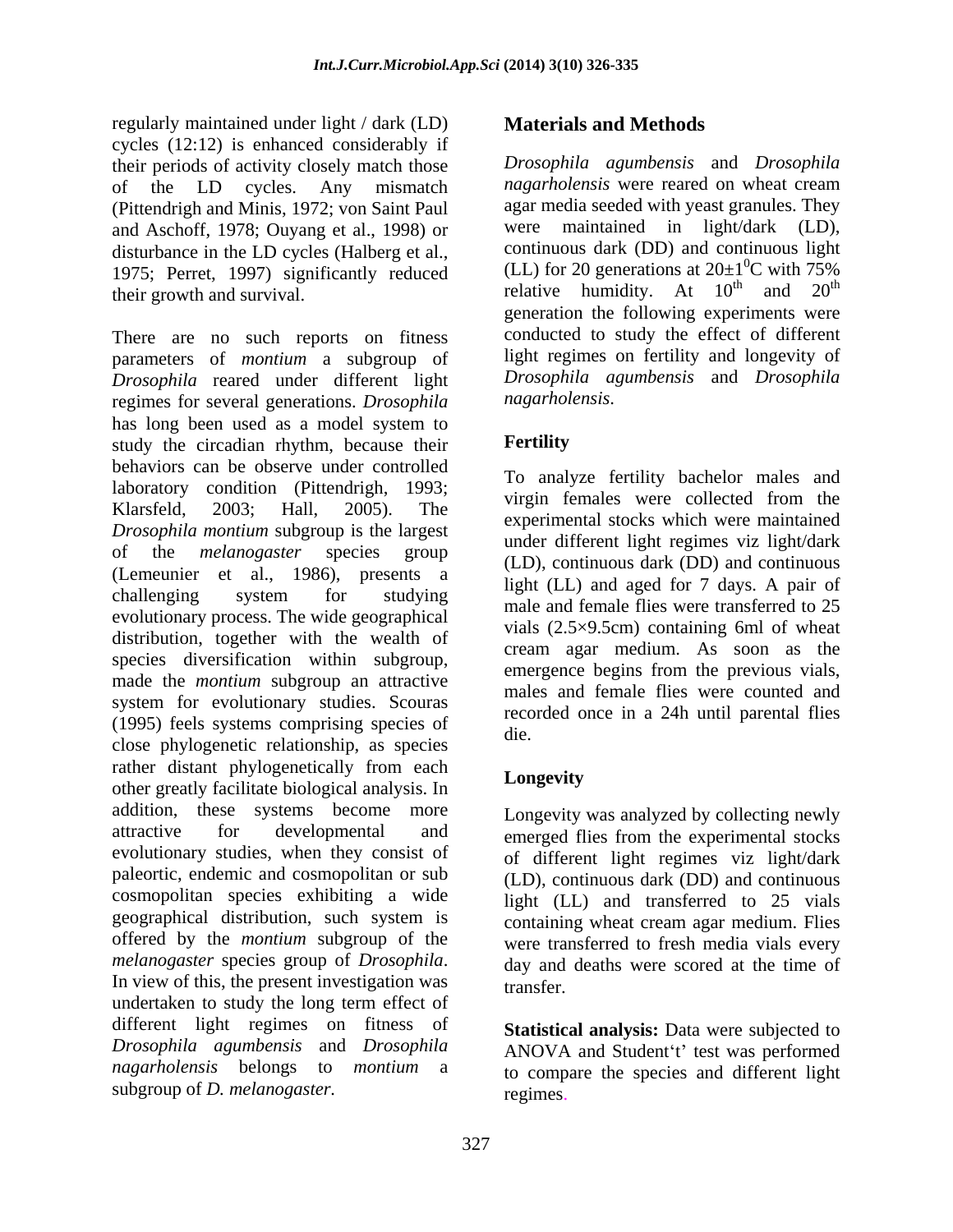in LD,  $t=7.15$  in DD and  $t=6.90$  in LL all the light regimes. condition  $(P<0.05)$ .

and  $20<sup>th</sup>$  generations. The life expectancy t=21.19 in LL condition (P<0.05) in Minis, 1972, von Saint Paul and Aschoff,females.

**Results and Discussion** The ubiquity of occurrence of circadian **Fertility Fertility of their functional significance**, which is not Fertility of *D.agumbensis* and clocks benefit organism by efficiently *D.nagarholensis* under LD, DD and LL timing various behavioral and metabolic conditions is depicted in the Figure 1–4. <br>Flies reared under LD condition produced accordance with external and internal more offspring than the LL and DD. There environments (Aschoff, 1964; Hastings et was a significant reduction in the number of al., 1991; Pittendrigh, 1993; Sharma, 2003). offspring produced in DD and LL conditions In the present study two species of the compared to LD condition in both the *montium* viz, *Drosophila agumbensis* and generations and species. Statistical Analysis *Drosophila nagarholensis* reared under LD revealed that there was a significant condition produced more offsprings than LL difference in the fertility among LD, DD and and DD in both  $10^{th}$  and  $20^{th}$  generation and LL conditions in both the generations there was a tremendous reduction in the (P<0.05) (Table 1 and 2). Interspecies number of offspring s produced in DD and comparison also showed that there was a LL condition. Flies lived longer in DD significant difference in fertility between condition compared to LD and LL condition *D.agumbensis* and *D.nagarholensis*, t=5.94 and males were lived longer than females in organization is a strong argument in favour always apparent. It is believed that circadian processes to appropriate times of day in accordance with external and internal and  $20<sup>th</sup>$  generation and  $th$  concretion and generation and

**Longevity** significant difference among different light Longevity of *D.agumbensis* and that there was a significant difference *D.nagarholensis* under LD, DD and LL between two species. Harini (2010) reported conditions is depicted in the Figure 5–8. Interval that life time fertility of *Drosophila* species The flies lived longer in LD and DD when have maximum fertility to LD exposure and compared to the LL condition in both  $10<sup>th</sup>$  minimum at DD exposure. Again, more and 20<sup>th</sup> generations. The life expectancy progeny is directly proportional to the was significantly decreased in LL condition duration of copulation (Sisodia and Singh, than LD and DD condition. In all the three 1996). In DD or in the absence of light flies light regimes males were lived longer than the may fail to copulate so there was reduction females in both  $10^{\text{th}}$  and  $20^{\text{th}}$  generations. in the progeny, however in LL eggs have not  $t<sup>th</sup>$  and 20<sup>th</sup> generations. in the progeny, however in LL eggs have not Statistical Analysis revealed that there was a hatch out in more number as it took place in significant difference in longevity among LD. It has been shown that an exposure to a LD, DD and LL conditions in both the strong heat shock of female *D. melanogaster*  generations  $(P<0.001)$  (Table 3 and 4). reduced the number of progeny during the Interspecies comparison showed that there first week of life. Ouyang *et al*. (1998) have was a significant difference in longevity demonstrated that survival of organisms between *D.agumbensis* and regularly maintained under light/dark (LD) *D.nagarholensis*, t=17.55 in LD, t=19.78 in cycles is enhanced considerably if their DD and t=10.16 in LL condition (P<0.05) in periods of activity closed the match those of males and t=13.71 in LD, t=11.89 in DD and LD cycles. Any mismatch (Pittendrigh and all the light regimes.<br>Statistical analysis revealed that there was a regimes. Interspecies comparison showed may fail to copulate so there was reduction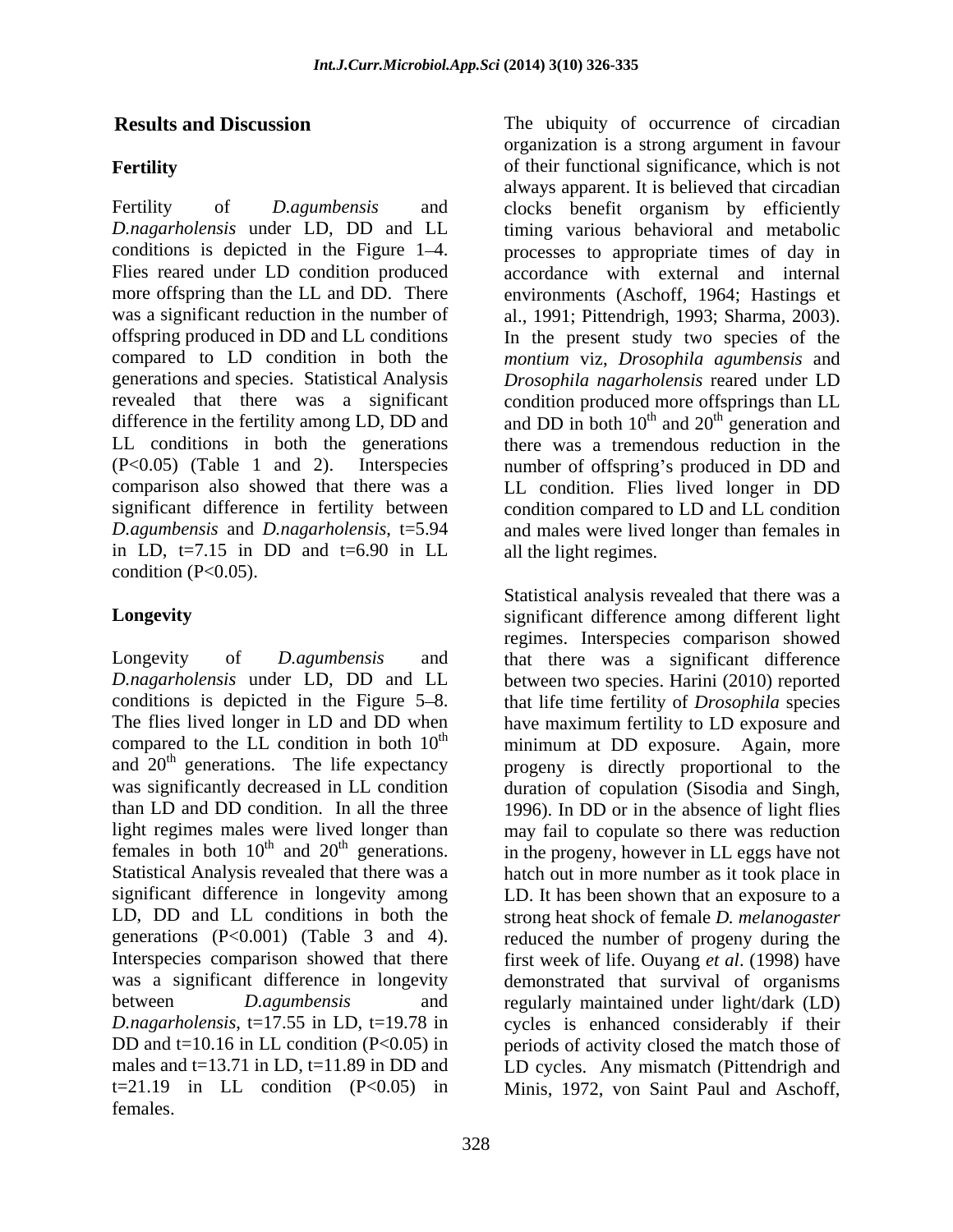1978; Ouyang et al., 1998, Palaksha et al., and Aschoff, 1978). In a separate study on 2010) or disturbance in the LD cycles the *per* mutants of *D. melanogaster* on (Halberg et al., 1975, Perret, 1997) lifespan of male  $perT$  ( $\tau$ =16h), and  $perL$ significantly reduced their growth and survival. It has also been reported that the compared to the wild type flies even under estimated reproductive output resulted in short and long LD cycles (Klarsfeld and 40% reduction of progeny compared wild Rouyer, 1998), thus contradicting the tenets type in arrhythmic mutants with loss of clock function (Beaver et al., 2002). In generations or not adversely affected when assayed under LL compared to those under LD and DD (Paranjpe et al., 2005). There is

The longevity of individuals is thought to juvenile mortality (Murphy, 1968). In the evolve in relation to demands by the present study author has noticed that in all environment for fitness. In the present study the light regimes males were lived longer male and female longevity of both the than females in both the species and species increased in DD and LD when compared to the LL condition in both the from cycle mutant male flies compared to generation. The above findings of the author wild-type flies (Hendricks et al., 2003). agree with that of Shereen (2012), where<br>longevity was affected when flies were maintained under LL and DD condition. It mutant males was due to the lack of sleep is also possible that part of the reason for (or rest) rather than to circadian dysfunction. reduced lifespan in LL is due light induced Kumar *et al.* (2005) reported that locomotor arrhythmicity, as virgin females showed activity, behavior and life span among adult reduced lifespan in LL compared to LD

*melanogaster* flies lived significantly longer battern. The rhythmic flies lived 10.5:10.5 h), 27h (LD 13.5:13.5 h) LD significantly lived longer than any other non-24h LD environment (von Saint Paul

 $(\tau=29h)$  flies was significantly reduced of circadian resonance hypothesis.

contrast pre- adult fitness components of *D.*  Increased longevity is believed to evolve *melanogaster* maintained in LL for over under circumstances where the reproduction a positive correlation between mating because they can either produce greater activity and fertility in certain species numbers of progeny or provide age-specific (Maynard Smith, 1956; Singh and benefits to progeny. Also repeated Chatterjee, 1987). reproductions throughout a long life provide of older individual is favored. Delayed senescence should evolve when older individuals have an enhanced fitness benefits to progeny. Also repeated an effective counterbalance to a high generation. Shortened life span was reported

The reduction in life span among the cycle (Sheeba et al., 2000).<br>
There was life extension in *Drosophila* extension in *Sheebase extension* in *Drosophila* extending schedules followed circadian (approximately maintained under lengthened light/dark 24h) patterns, and as arrhythmic if their regime (Alexander et al., 2008). *D.*  activity/rest schedules did not display any under 24h LD cycles than either in 21h (LD significantly longer than the arrhythmic cycles or under LL (Pittendrigh and Minis, be achieved by manipulating environmental 1972). Blowflies (*Phormia terranovae*) conditions or by administering treatments reared under 24h LD cycles, were that promote proper functioning of circadian wild-type flies (Hendricks et al., 2003). The reduction in life span among the cycle flies kept under constant dark conditions in the laboratory, wherein they were categorized as rhythmic if their activity/rest schedules followed circadian (approximately pattern. The rhythmic flies lived ones. However, enhanced life span also may clocks (Hurd and Ralph, 1998).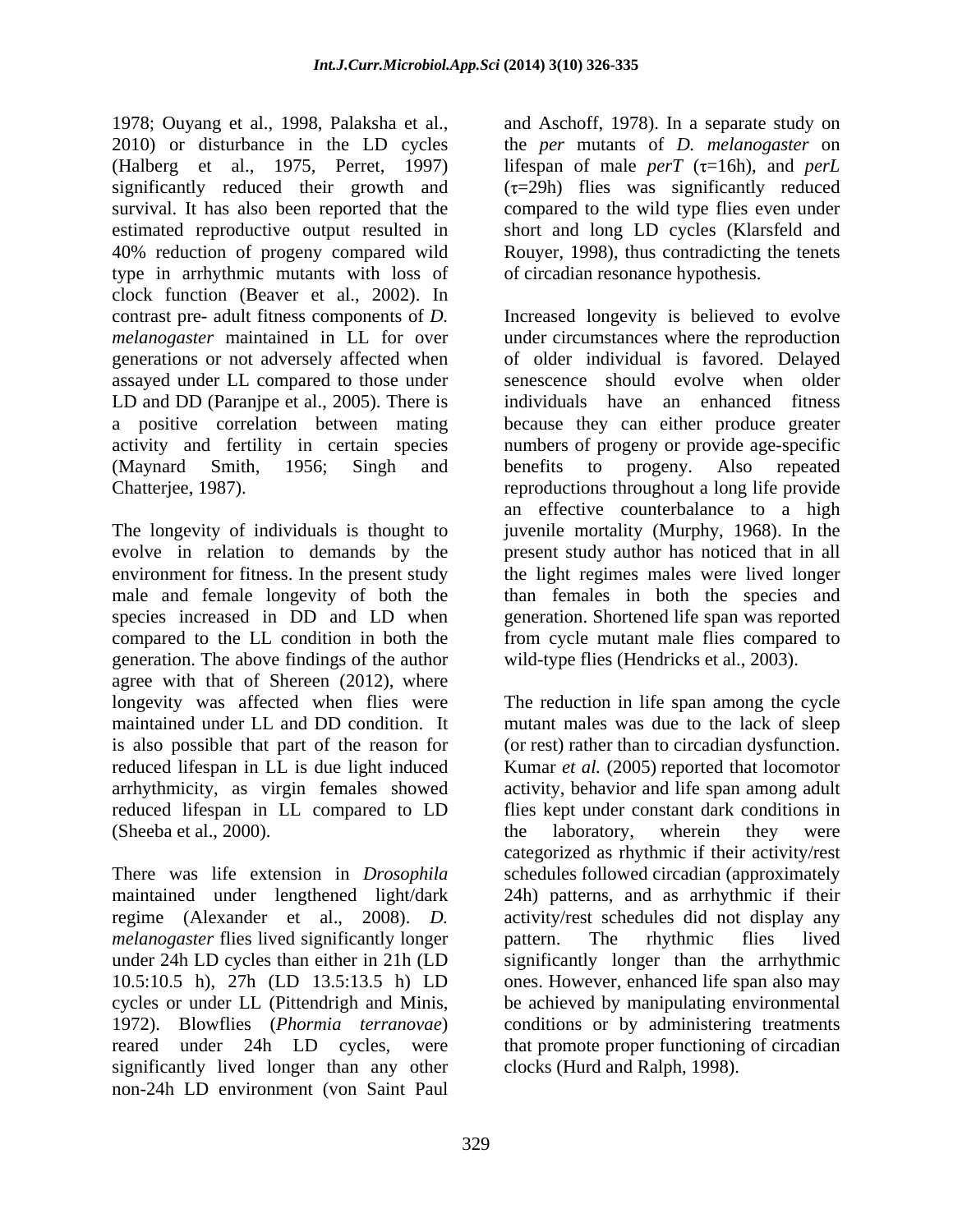The general proposal that emerges from all each other. Indeed Aschoff, (1969) has these observations, still scant, is that published the most compelling clear organisms having evolved an innate evidence that such desynchronization does periodicity in their metabolic functions occur. The deleterious action of aperiodic "oscillating systems," they are driven the external cycles close to their natural The deleterious action of environments frequency. Multicellular systems in whose periodicity is far from 24h is also particular must constitute population likely to be due to a loss of normal phaseoscillations comprising the total (circadian) systems. Normal function is likely to be oscillations whose periods differ. In general, contingent on a given set of mutual phase-<br>physiological function in organisms, relationships between constituent innately periodic in their time-course, is to oscillations. To a significant extent the be expected to be most nearly normal when system as a whole must rely on external entrainment of all constituent oscillators for periodic environment in which they operate. the maintenance of normal temporal The present study clearly demonstrates that organization: in aperiodic environments aperiodic environments reducesfitness and constituent oscillators, differing in their freerunning periods can be expected to lose normal phase relationships with respect to

.

perform' most effectively when, as environments is thus very likely due to the loss of an internal temporal organization. relationships between constituent physiological function in they are close to "resonance" with the less favorable than LD conditions.



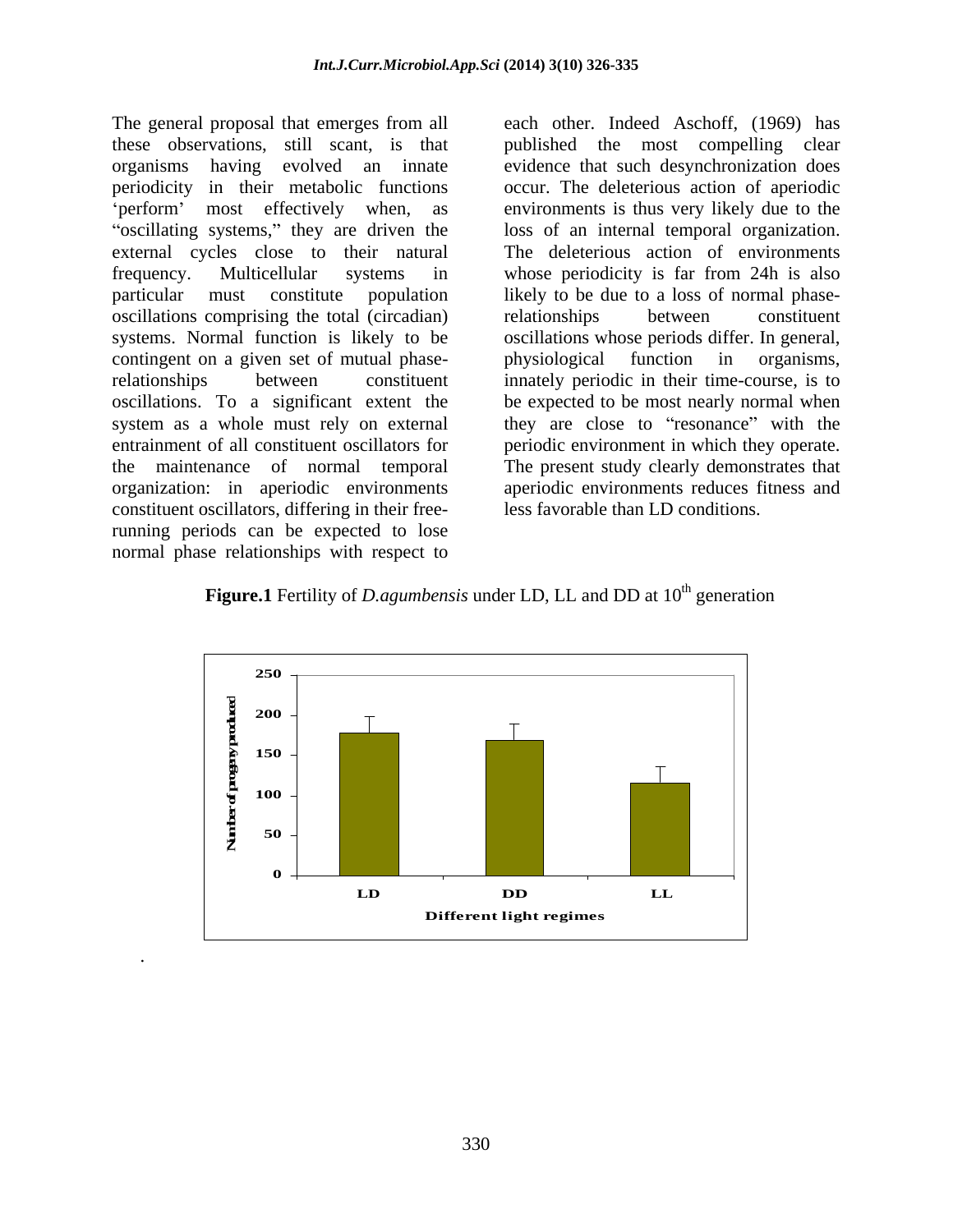

**Figure.2** Fertility of *D.agumbensis* under LD, LL and DD at 20<sup>th</sup> generation

**Figure.3** Fertility of *D.nagarholensis* under LD, LL and DD at 10<sup>th</sup> generation





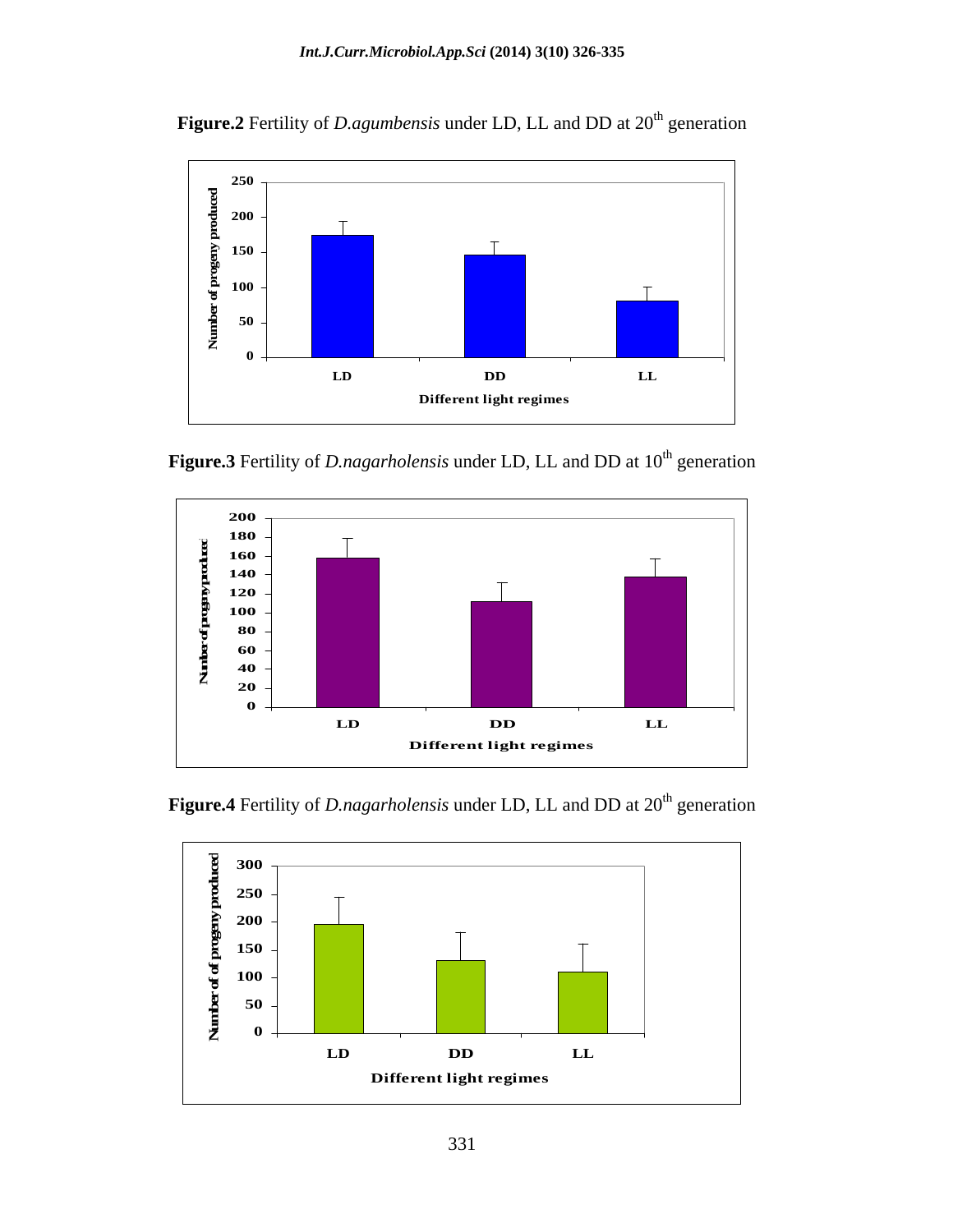

**Figure.5** Longevity of *D.agumbensis* under LD, LL and DD at 10<sup>th</sup> generation

**Figure.6** Longevity of *D.agumbensis* under LD, LL and DD at 20<sup>th</sup> generation





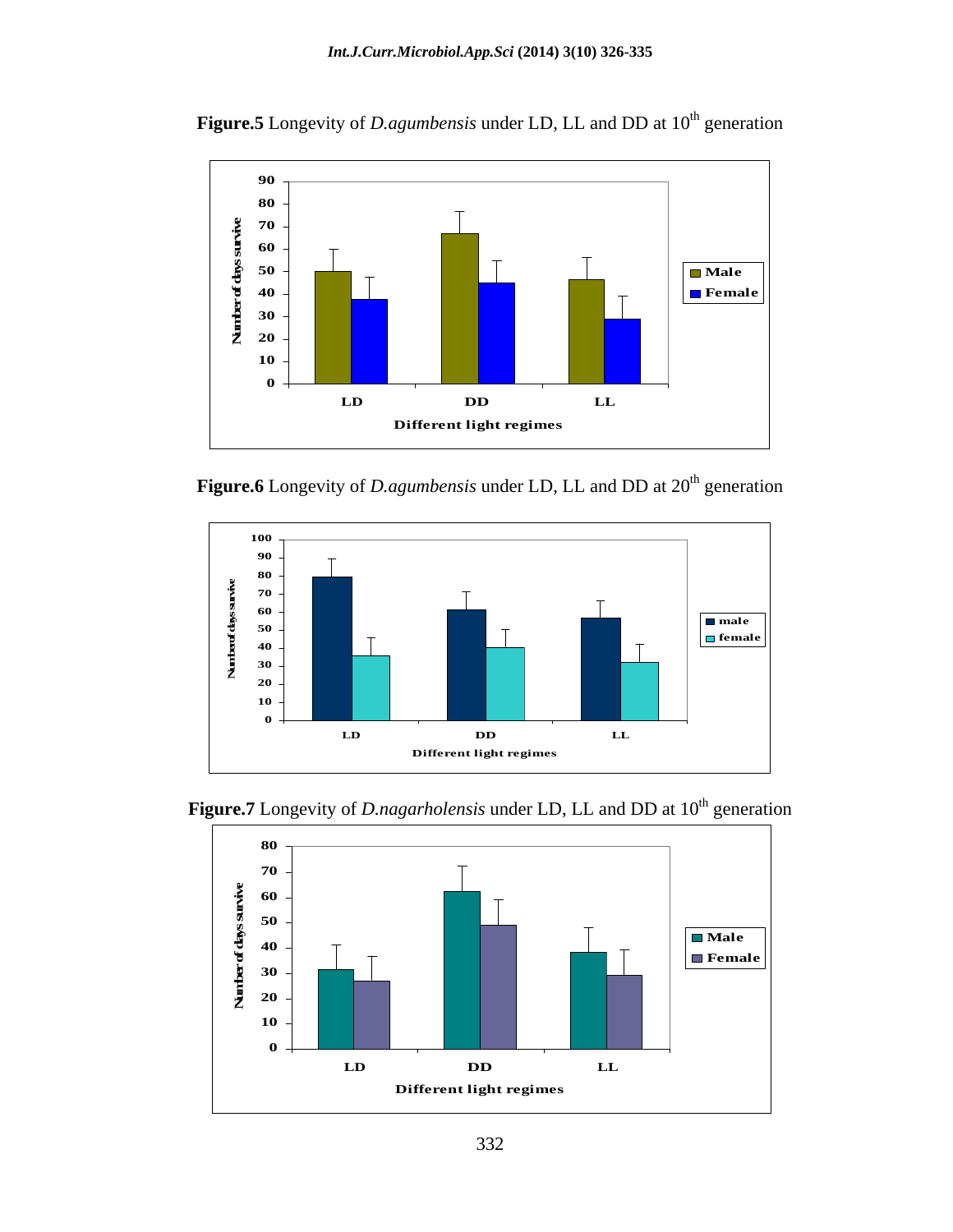

Figure.8 Longevity of *D.nagarholensis* under LD, LL and DD at 20<sup>th</sup> generation



|           | Light regimes $\mid 10^{\text{th}}$ generation | $20th$ generation |
|-----------|------------------------------------------------|-------------------|
| LD        | $177.7 \pm 34.15$                              | $174.8 \pm 25.1$  |
| <b>DD</b> | $168.8 \pm 24.80$                              | $146.2 \pm 12.8$  |
| பப        | $116.7 \pm 25.9$                               | $81.6 \pm 2.7$    |
|           | $\overline{1}$<br>1.JA                         | 8.11              |
|           | $\mathbf{v}$ .                                 | $0.001*$          |
| P < 0.    |                                                |                   |

**Table.2** Mean± SE of fertility of *D.nagarholensis* under LD, DD and LL conditions

| <b>Light regimes</b> | $10th$ generation | $20th$ generation |
|----------------------|-------------------|-------------------|
| LD                   | $158.3 \pm 46.$   | $195.0 \pm 24.9$  |
| <b>DD</b>            | $112.1 \pm 28.1$  | $131.0 \pm 6.8$   |
| ш                    | $138.0 \pm 26.5$  | $110.0 \pm 19.5$  |
|                      |                   |                   |
| <b>Sig</b>           | 0.64              | 0.01              |

 $*P<0.05$ 

**Table.3** Mean± SE of longevity of *D.agumbensis* under LD, DD and LL conditions.

| <b>Light regimes</b> | $10th$ generation |                                    | $\sim$ 20 <sup>th</sup> generation |                |
|----------------------|-------------------|------------------------------------|------------------------------------|----------------|
|                      | male              | female                             | male                               | female         |
| LD                   | $49.8 + 4.4$      | $37.9 \pm 3.5$                     | $79.5 \pm 4.4$                     | $36.3 \pm 3.5$ |
| <b>DD</b>            | $66.8 \pm 4.8$    | $44.9 \pm 3.3$                     | $61.1 \pm 5.5$                     | $40.7 + 4.2$   |
| rт<br>LL             | $46.4 \pm 2.7$    | $29.1 \pm 2.2$                     | $56.4 \pm 7.9$                     | $32.4 \pm 1.3$ |
|                      |                   | 65c<br>$\mathsf{U}$ . $\mathsf{U}$ |                                    | 1.0            |
| <b>Sig</b>           | $0.03*$           | $0.005*$                           | $0.03*$                            | $\vert$ 0.22   |

 $*P<0.05$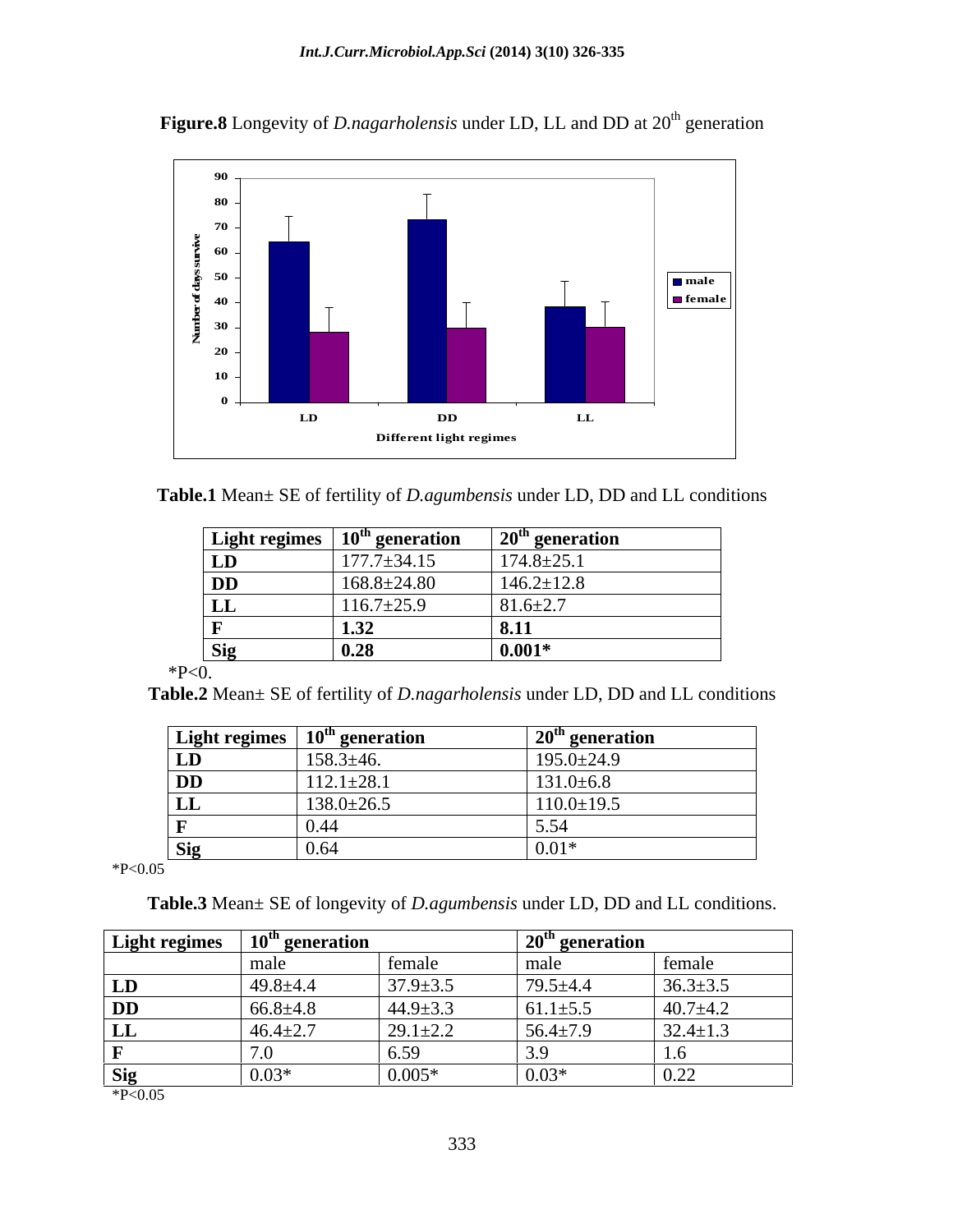| <b>Light regimes</b> | " generation<br>10 <sup>th</sup> |                | $20th$ generation |                |
|----------------------|----------------------------------|----------------|-------------------|----------------|
|                      | male                             | female         | male              | female         |
| LD                   | $31.4 \pm 2.2$                   | $26.9 \pm 3.1$ | $64.6 \pm 5.8$    | $28.3 \pm 1.9$ |
| <b>DD</b>            | $62.3 \pm 4.0$                   | $49.0 \pm 4.1$ | $73.5 \pm 3.0$    | $30.1 \pm 3.0$ |
| LL                   | $38.2 \pm 2.7$                   | $29.1 \pm 2.0$ | $38.6 \pm 2.0$    | $30.2 \pm 2.4$ |
|                      | 27.0                             | 14.19          | 20.6              | 0.18           |
| <b>Sig</b>           | $0.00*$                          | $0.00*$        | $0.00^*$          | 0.83           |
|                      |                                  |                |                   |                |

**Table.4** Mean± SE of longevity of *D.nagarholensis* under LD, DD and LL conditions

 $*P<0.05$ 

Authors are grateful to the CSIR-New Delhi for Senior Research Fellowship and biological rhythms in<br>Chairman Department of Studies in *Met. Enz.*, 393: 61–69. Chairman Department of Studies in Zoology, University of Mysore, for

- Alexander, M.V., Pisaruck, V.A., 306-311. Koshel, N.M., Grigoriev, P. E. 2008. light/dark regime. *Biogerontol.,* 9: 345–351. **T** YOR: Wiley-Liss Inc., Pp. 435–456.
- Aschoff, J. 1964. Survival value of diurnal
- Aschoff, J. 1969. Desynchronization and rhythms. *Aerosp. Med.*, 40: 844–849.
- Vollintine, T.S., Hegde, D.M., <sup>12–19</sup>. Stanewsky, R., Giebultowicz, R. 2002. Loss of circadian clock function decreases reproductive fitness in males of *Drosophila melanogaster. Proc. Natl. Acad. Sci. (USA).,* 99:
- Halberg, F., Nelson, W., Cadotte, L. 1975.  $\frac{\text{activity in } Dr}{\text{increases mortality of mice exposed to}}$  64: 161–169. Increases mortality of mice exposed to

Acknowledgements **LD** 12:12 beginning at 1 year of age. *Chonobiologia.,* 2: 26 35.

- Hall, J.C. 2005. Systems approaches to biological rhythms in *Drosophila. Met. Enz.,* 393: 61–69.
- providing facility. The mating propensity and productivity in **References** light and dark cycle under laboratory Harini, B.P. 2010. Correlation between few species of *Drosophila* exposed to environments. *World. J. Zool.,* 5: 306 311.
	- Timchenko, A.N., Voitenko, V.P., Hastings, J.W., Rusak, B., Boulos, Z.<br>Koshel N.M. Grigoriev P.E. 2008 1991. Circadian rhythms: the Life extension in *Drosophila*  maintained under lengthened Prosser C.L., (Ed.) Neural and Hastings, J.W., Rusak, B., Boulos, Z. 1991. Circadian rhythms: the physiology of biological timing. In: Prosser C.L., (Ed.) Neural and Integrative Animal Physiology. (New York: Wiley-Liss Inc), Pp. 435–456.
- rhythms, *Symp. Zool. Soc.*, 13: 79–86.<br>hoff I 1969 Desynchronization and Gender dimorphism in the role of resynchronization of human circadian<br>rhythms *Aerosn Med* 40:844–849 and longevity in *Drosophila* Beaver, L.M., Gvakharia, B.O., *melanogaster*. *J. Biol. Rhythms.,* 18: Hendricks, J.C., Lu, S., Kume, K., Yin, J.C.P., Yang, Z., Sehgal, A. 2003. Gender dimorphism in the role of cycle (BMAL1) in rest, rest regulation and longevity in *Drosophila*  12–19.
	- Hurd, M.W., Ralph, M.R. 1998. The significance of circadian organization for longevity in the Golden hamsters. *J. Biol. Rhythms.,* 13: 430 445.
	- 2134 2142. 2003. Circadian rhythms of locomotor Klarsfeld, A., Leloup, J.C., Rouyer, F. activity in *Drosophila. Behav. Proc.,* 64: 161–169.
	- weekly 180<sup>0</sup> shifts of lighting regimen<br>
	Klarsfeld, A., Rouyer, F. 1998. Effects of<br>
	circadian<br>
	mutations and LD  $^{0}$  shifts of lighting regimen Klarsfeld, A., Rouyer, F. 1998. Effects of circadian mutations and LD